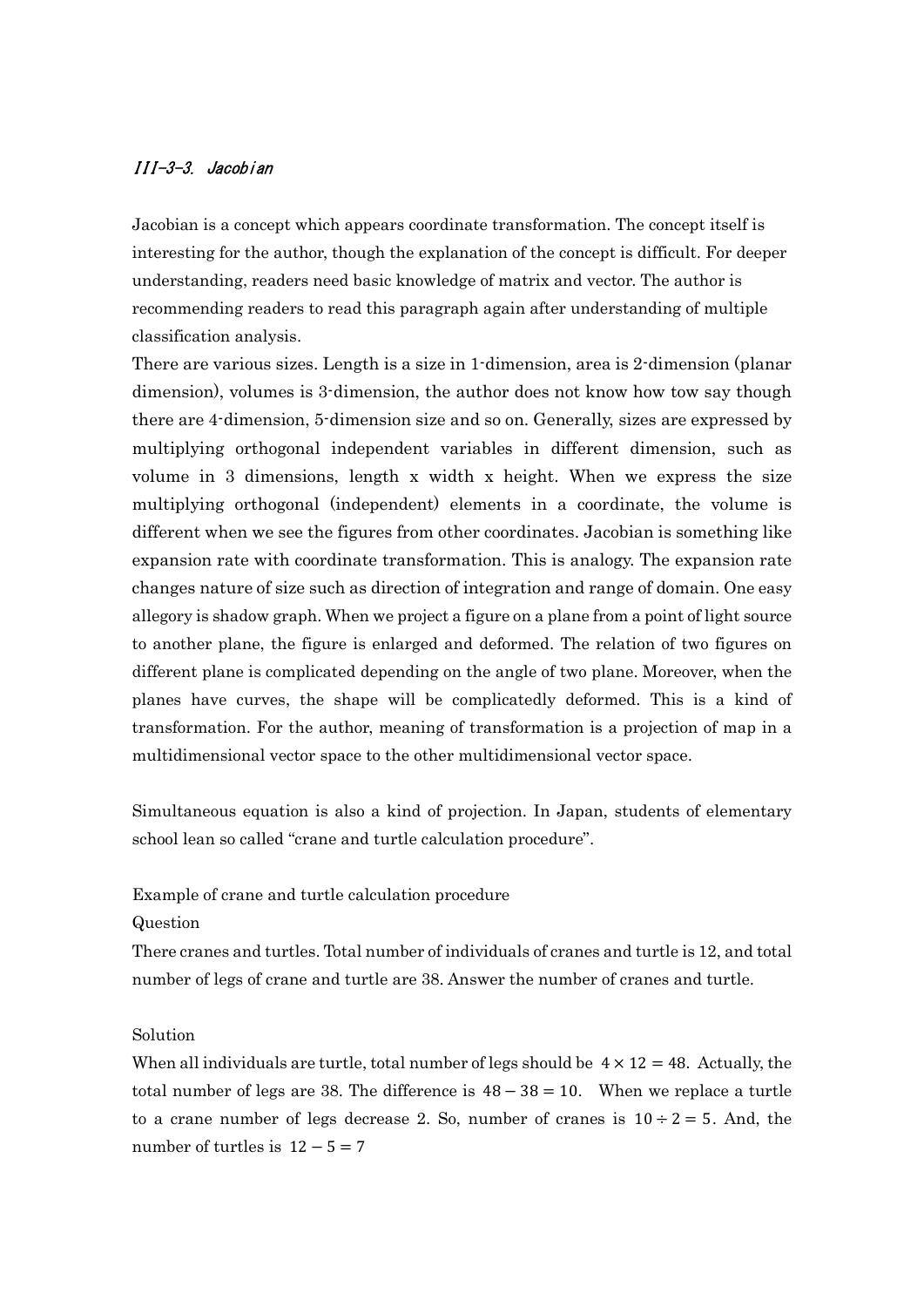## Crane: 5, Turtle: 7

Honestly speaking, this question includes no reality. No one thinks that there is a person who count the number of legs instead of counting number of individuals of cranes and number of turtles directly. However, this is formal beauty of Japanese culture. In Japanese culture, people believe that crane can live for 1,000 years and life span of turtle is 10,000years, and crane and turtle is classical subject of traditional picture as a lucky charm for long life. Some earlier educator considered this question and give the name of "crane and turtle calculation procedure".

The author tries to explain this question introducing idea of projection. The relation between individual number of turtle and number of their legs is as follow

 $4I_t = l_t$ 

 $I_t$ : number of individuals of turtle,  $I_t$ : number of legs of turtle

The author knows, it is a stretch to say 4 in the formula is Jacobian. However, the function is the magnification rate. This is similar to Jacobian. Meaning of the equation is that when we project a number on the line of  $I_t$  to line of  $I_t$ , the magnification rate is 4.

Similarly, the relation between individual number of crane and number of their legs is as follow

$$
2I_c = l_c
$$

 $I_c$ : number of individuals of crane,  $I_c$ : number of legs of turtle

Furthermore, the author wants to say derivatives are something like partial magnification rate in the projection.

$$
\frac{dl_t}{dl_t} = 4
$$

$$
\frac{d f_c}{d I_c} = 2
$$

It is not surprising that the number are constant, because the function is liner and derivative of liner function coefficient is constant. We may not be able to say same thing in higher order functions and other functions. However, the neighborhood is liner even the curve of function is complicated. In another word, we can say we can estimate magnification rate by derivation and the rate depend on the angle between original space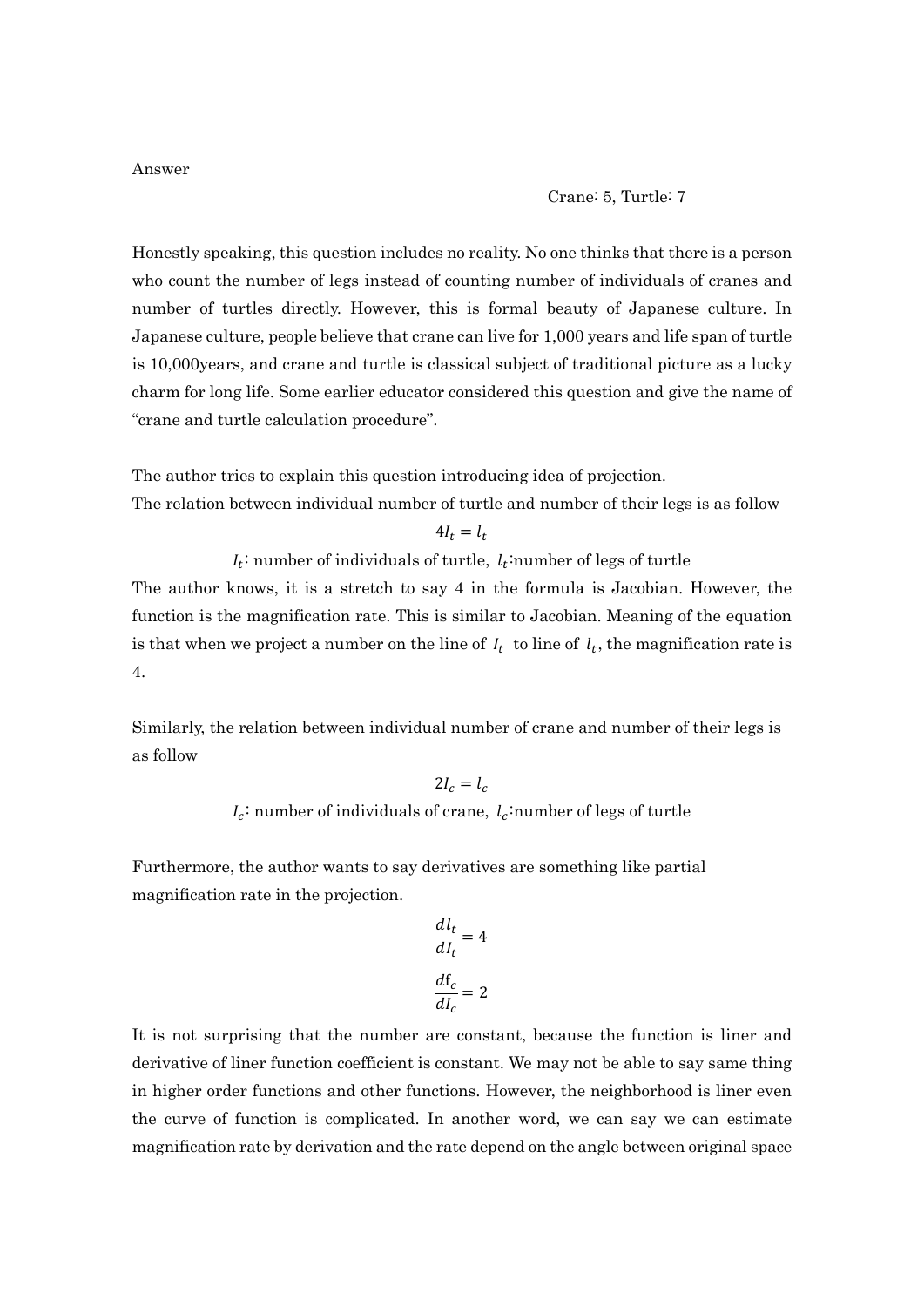and transformed space around corresponding point. Of course, we are discussing in multidimensional space, we have to consider what is the angle between different spaces in corresponding points. However, if we segmentalize the space and consider around corresponding points, the authors strange imagination will have reality and we can definite the angle by Jacobian inversely.

Here, the author solves the question of crane and turtle calculation procedure using the solution method of simultaneous functions

$$
u = f(x, y) = x + y
$$
  

$$
v = g(x, y) = 4x + 2y
$$

$$
4u = 4x + 4y
$$
  

$$
v = 4x + 2y
$$
  

$$
4u - v = 2y
$$
  

$$
y = \frac{4u - v}{2}
$$

In the case, when  $u = 12, v = 38, y = 5, x = 7$ 

Above process is generalized as follow

$$
ax + by = u
$$

$$
cx + dy = v
$$

Using the method of solution which learned in junior high school

$$
acx + bcy = cu
$$

$$
acx + day = av
$$

Deduction of lower equation form upper equation

$$
bcy - ady = cu - av
$$

$$
y = \frac{cu - av}{bc - ad}
$$

Change sing of numerator and dominator

$$
y = \frac{av - cu}{ad - bc}
$$

$$
x = \frac{du - bv}{ad - bc}
$$

Can you see this process is similar to shadow pictures.

$$
x(ad - bc) = du - bv
$$

$$
y(ad - bc) = av - cu
$$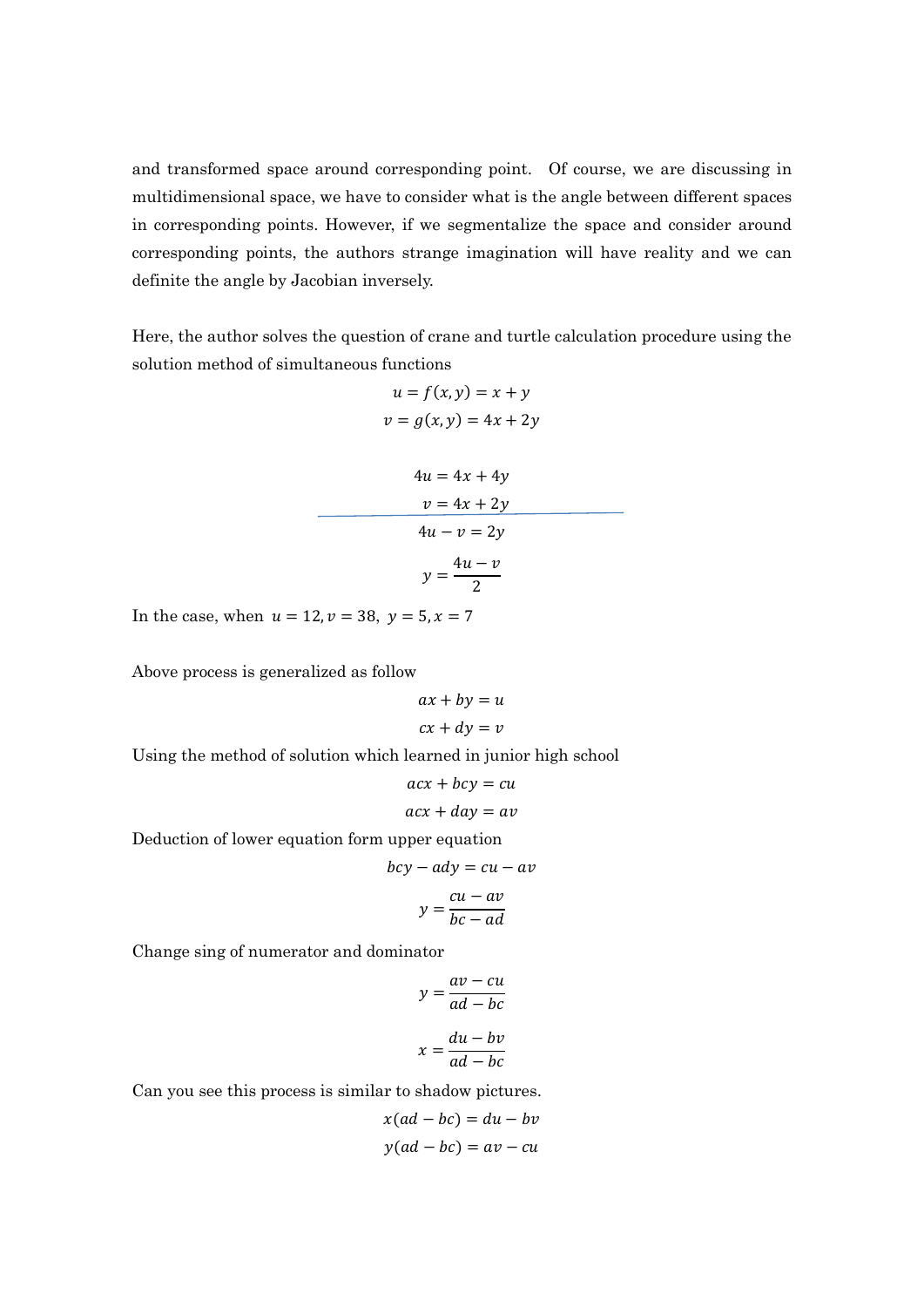When figure(x, y) on the  $x - y$  space is projected to  $u - v$  space, the magnification rate is  $(ad - bc)$  and map of  $(du - bv, av - cu)$  is obtained. Mathematically,

$$
ax + by = u
$$

$$
cx + dy = v
$$

are conversion equation and  $ad - bc$  is magnification rate by conversion. When we write the simultaneous function by matrix operation

$$
\begin{pmatrix} a & b \\ c & d \end{pmatrix} \begin{pmatrix} x \\ y \end{pmatrix} = \begin{pmatrix} u \\ v \end{pmatrix}
$$

This is simple rewriting of simultaneous equation to matrix equation following the rule of matrix operation. In the expression,  $\begin{pmatrix} a & b \\ c & d \end{pmatrix}$  is conversion and the conversion ratio (magnification rate) is expressed as  $\begin{bmatrix} a & b \\ c & d \end{bmatrix}$ . This conversion ratio is named determinant. In this case, determinant is  $ad - bc$ . Determinant of  $2 \times 2$  square matrix is calculated like this. Calculation of determinant is not the purpose of this paragraph, the reader need to know calculation of determinant, please refer text books of matrix operation.

As previously mentioned, the author is thinking that derivative is also magnification rate in segmentalized points.  $\frac{\partial u}{\partial x}$  is a symbol of partial differentiation, that means differentiation of u only by x at  $(x, y)$  neglecting y. In another word, changes of u by smallness change of x at  $(x, y)$  neglecting y. The reason why we do not write as  $\frac{du}{dx}$ is clarification of neglection of other variables.

However, briefly, when we derivate following equation by  $x$ 

$$
ax + by = u
$$

obtainable derivative is

$$
a = \frac{\partial u}{\partial x}
$$

So,

$$
\begin{pmatrix} a & b \\ c & d \end{pmatrix} \begin{pmatrix} x \\ y \end{pmatrix} = \begin{pmatrix} u \\ v \end{pmatrix}
$$

can be rewrite as follow.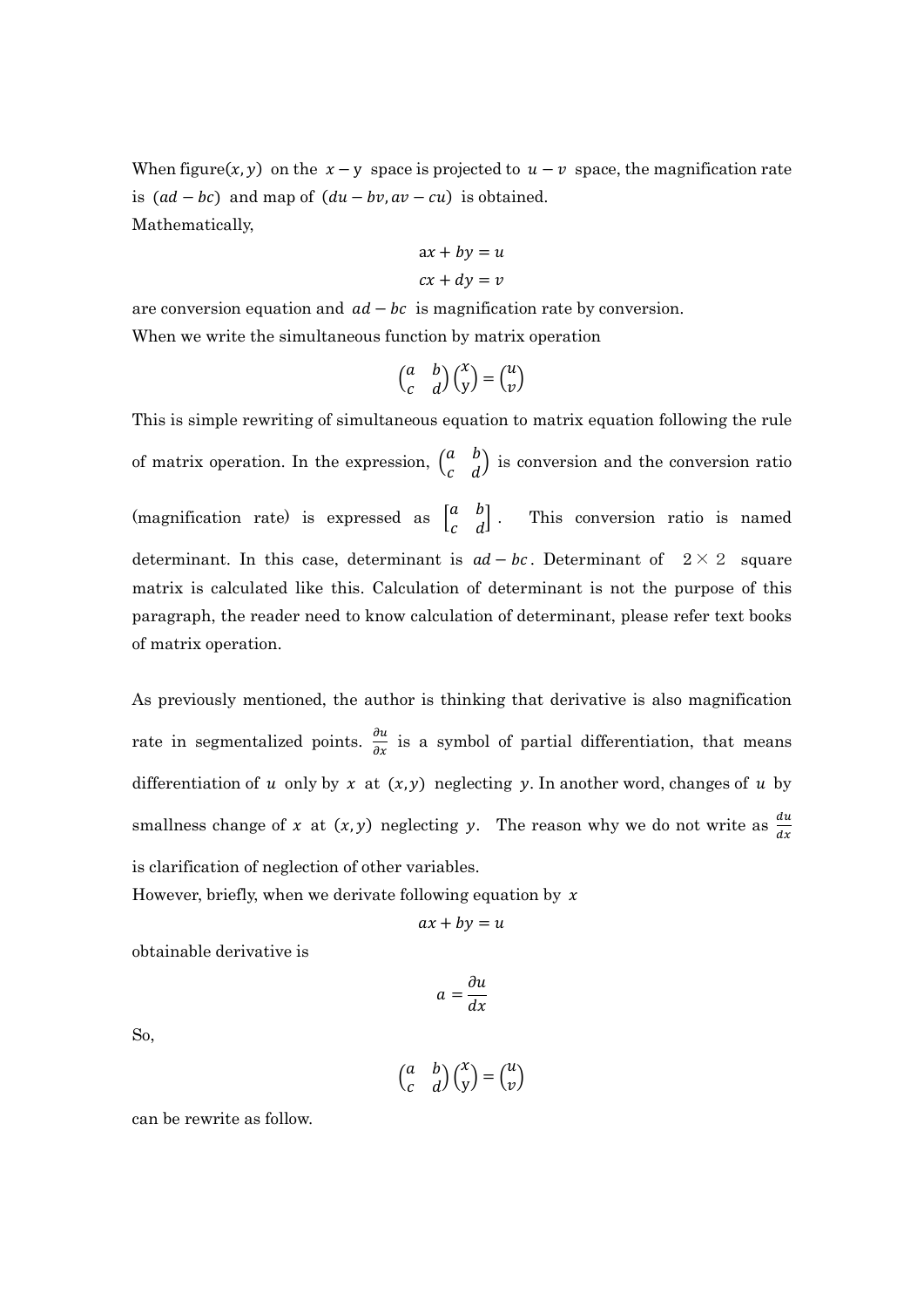$$
\begin{pmatrix}\n\frac{\partial u}{\partial x} & \frac{\partial u}{\partial y} \\
\frac{\partial v}{\partial x} & \frac{\partial v}{\partial y}\n\end{pmatrix}\n\begin{pmatrix}\nx \\
y\n\end{pmatrix} = \begin{pmatrix}\nu \\
v\n\end{pmatrix}
$$

So, magnification rate is

$$
\begin{bmatrix}\n\frac{\partial u}{\partial x} & \frac{\partial u}{\partial y} \\
\frac{\partial v}{\partial x} & \frac{\partial v}{\partial y}\n\end{bmatrix}
$$

This is Jacobian.

Several readers may claim that this is only the case of liner function and the adequacy of the explanation is still not confirmed. The author foresaw the criticism and prepare a justification that neighborhood is liner in all functions. Honestly, the author has no confidence about sufficiency of the justification. When we consider discontinuity of space, the justification may be not sufficient. The reason why the author selects the method of explanation by expansion of the logic from simultaneous functions is expectation of connection of matrix as notation of simultaneous functions to matrix as meaning of matrix as mapping and conversion.

General form of Jacobian is as follows.

Following is n order conversion.

$$
x_i = \varphi_i(u_1, \cdots u_n) \qquad 1 \le j \le n
$$

In this case,

$$
\int \cdots \int_D f(x_1, \cdots x_n) dx_1 \cdots dx_n = \int \cdots \int_{D'} f\{\varphi_i(u_1, \cdots u_n), \cdots \varphi_n(u_1, \cdots u_n)\} [J_{\varphi}] du_1 \cdots du_2
$$

(D is range of integration in  $x$ : meaning that  $f(x_1, \dots, x_n)$  is integrated in the range of  $x_1, \dots, x_n$ , D' is range of integration in  $\mathbf{u}$ )

$$
J_{\varphi} = \frac{d\varphi}{d\boldsymbol{u}} = \begin{pmatrix} \frac{\partial \varphi_1}{\partial u_1} & \cdots & \frac{\partial \varphi_1}{\partial u_n} \\ \vdots & \ddots & \ddots & \vdots \\ \frac{\partial \varphi_n}{\partial u_n} & \cdots & \frac{\partial \varphi_n}{\partial u_n} \end{pmatrix}
$$

$$
|J_{\varphi}| = \begin{bmatrix} \frac{\partial \varphi_1}{\partial u_1} & \cdots & \frac{\partial \varphi_1}{\partial u_n} \\ \vdots & \ddots & \vdots & \vdots \\ \frac{\partial \varphi_n}{\partial u_n} & \cdots & \frac{\partial \varphi_n}{\partial u_n} \end{bmatrix}
$$

 $J_{\varphi}$  is Jacobian matrix, and  $|J_{\varphi}|$  is Jacobian.